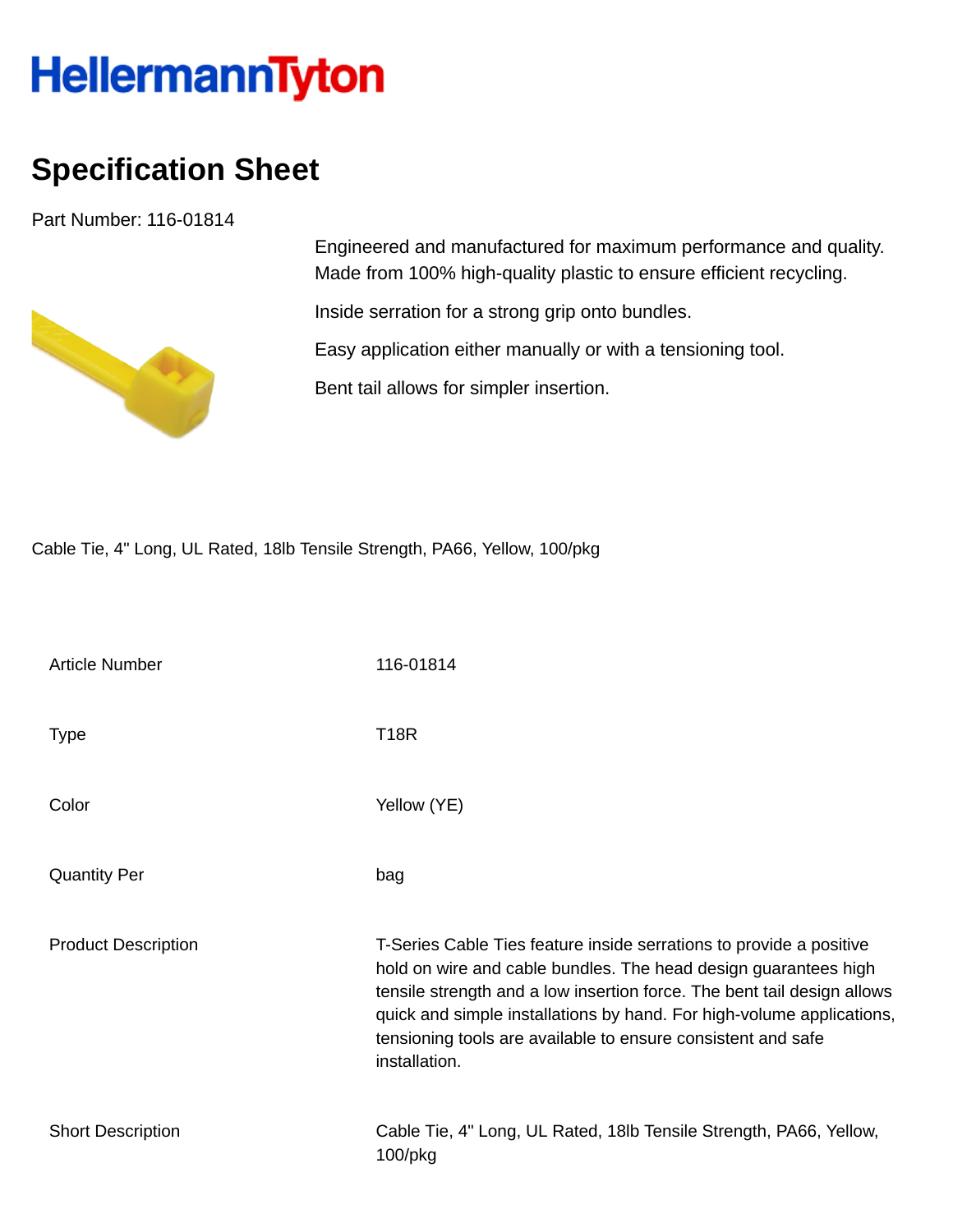Global Part Name T18R-PA66-YE

| Minimum Tensile Strength (Imperial)   | 18.0                   |
|---------------------------------------|------------------------|
| Minimum Tensile Strength (Metric)     | 80.0                   |
| Length L (Imperial)                   | 3.94                   |
| Length L (Metric)                     | 100                    |
| <b>Identification Plate Position</b>  | none                   |
| Releasable Closure                    | No                     |
| <b>Tie Closure</b>                    | plastic pawl           |
| Variant                               | <b>Inside Serrated</b> |
| Width W (Imperial)                    | 0.1                    |
| Width W (Metric)                      | 2.45                   |
| <b>Bundle Diameter Min (Imperial)</b> | 0.06                   |
| <b>Bundle Diameter Min (Metric)</b>   | 1.5                    |
| <b>Bundle Diameter Max (Imperial)</b> | 0.87                   |
| <b>Bundle Diameter Max (Metric)</b>   | 22.0                   |
| Thickness T (Metric)                  | 1.0                    |